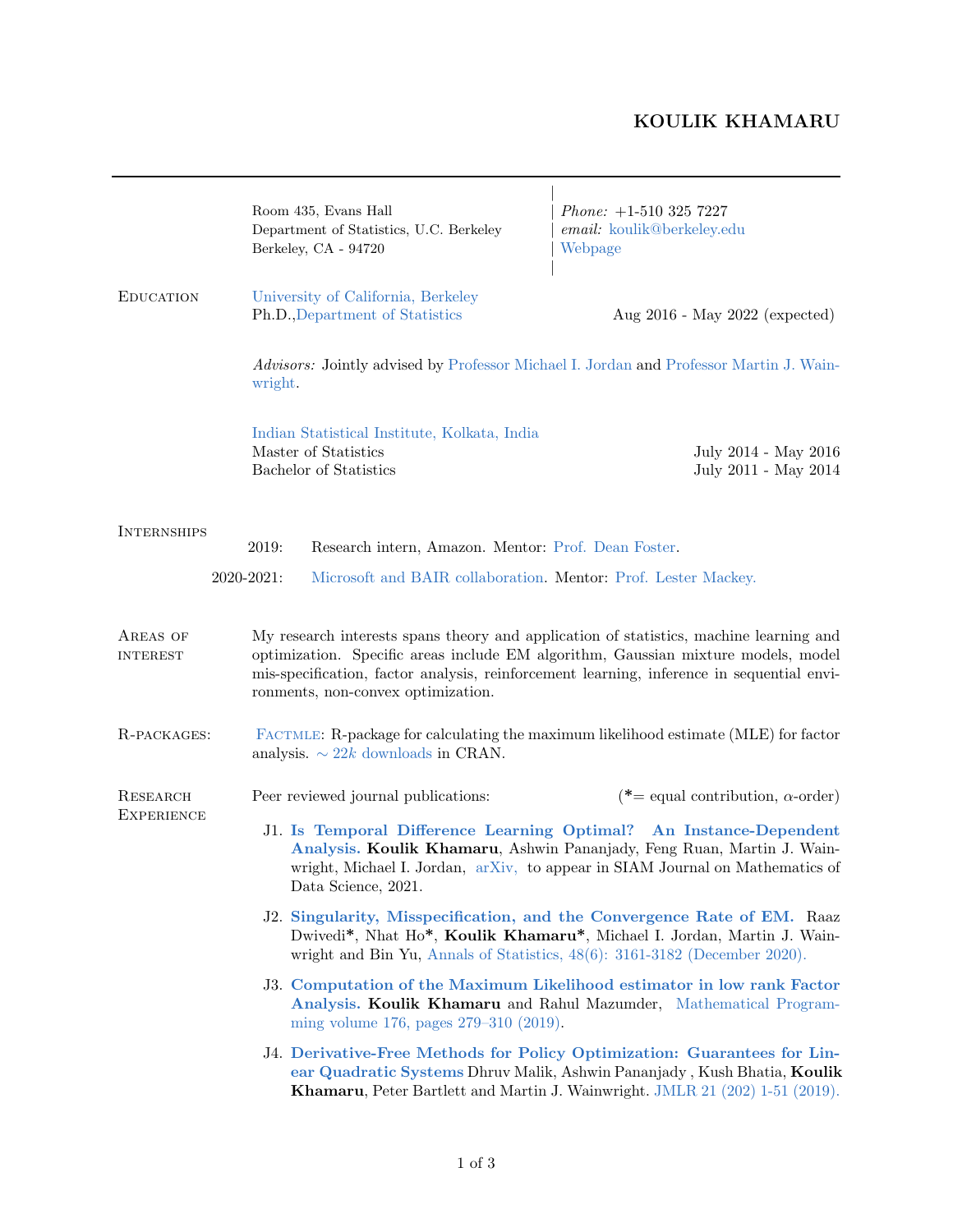- J5. [Convergence guarantees for a class of non-convex and non-smooth op](https://jmlr.org/papers/volume20/18-762/18-762.pdf)[timization problems.](https://jmlr.org/papers/volume20/18-762/18-762.pdf) Koulik Khamaru and Martin J. Wainwright, [JMLR](https://jmlr.org/papers/volume20/18-762/18-762.pdf) [20 1-52 \(2019\).](https://jmlr.org/papers/volume20/18-762/18-762.pdf)
- J6. [A Peak Synchronization Measure for Multiple Signals](https://ieeexplore.ieee.org/document/6845368) Rahul Biswas, Koulik Khamaru, Kaushik Majumder, [IEEE Transactions on Signal Process](https://ieeexplore.ieee.org/document/6845368)[ing, vol. 62\(17\), pp. 4391 - 4399, 2014.](https://ieeexplore.ieee.org/document/6845368)

Peer reviewed conference publications:

- C1. [Theoretical guarantees for EM under misspecified Gaussian mixture](https://proceedings.neurips.cc/paper/2018/hash/acc21473c4525b922286130ffbfe00b5-Abstract.html) [models.](https://proceedings.neurips.cc/paper/2018/hash/acc21473c4525b922286130ffbfe00b5-Abstract.html) Raaz Dwivedi\*, Nhat Ho\*, Koulik Khamaru\*, Martin J. Wainwright and Michael I. Jordan, [NeurIPS 31 \(2018\).](https://proceedings.neurips.cc/paper/2018/hash/acc21473c4525b922286130ffbfe00b5-Abstract.html)
- C2. [Sharp Analysis of Expectation-Maximization for Weakly Identifiable](https://proceedings.mlr.press/v108/dwivedi20a.html) [Models](https://proceedings.mlr.press/v108/dwivedi20a.html) Raaz Dwivedi\*, Nhat Ho\*, Koulik Khamaru\*, Martin J. Wainwright and Michael I. Jordan, [AISTATS, PMLR 108:1866-1876, 2020.](https://proceedings.mlr.press/v108/dwivedi20a.html)

## Preprints:

- P1. [Instance-optimality in optimal value estimation: Adaptivity via variance](https://arxiv.org/pdf/2106.14352.pdf)[reduced Q-learning](https://arxiv.org/pdf/2106.14352.pdf) Koulik Khamaru\*, Eric Xia\*, Martin J. Wainwright, Michael I. Jordan, [arXiv 2021.](https://arxiv.org/pdf/2106.14352.pdf)
- P2. [Near-optimal inference in adaptive linear regression](https://arxiv.org/pdf/2107.02266.pdf) Koulik Khamaru, Yash Deshpande, Lester Mackey, Martin J. Wainwright, [arXiv 2021](https://arxiv.org/pdf/2107.02266.pdf) (under review in Annals of Statistics).
- P3. [Instability, computational efficiency and statistical accuracy](https://arxiv.org/pdf/2005.11411.pdf) Nhat Ho\*, Koulik Khamaru\*, Raaz Dwivedi\*, Martin J Wainwright, Michael I Jordan, Bin Yu [arXiv 2020](https://arxiv.org/pdf/2005.11411.pdf) (under revision in Annals of Statistics)

**PROGRAMMING LANGUAGES** Matlab, R, Python, Julia.

## **ACADEMIC**

and Awards

- **ACHIEVEMENTS** 2018 NeurIPS Student travel award
	- 2016 K.C.Mahinda Scholarship for post graduate studies
		- 2013 Ranked 3rd in Madhava Mathematics Competition, an all India based mathematics exam for 1st and 2nd year bachelor students.
		- 2012 INSPIRE Scholarship Department of Science and Technology, Government of India.
		- 2012 JBNSTS Scholarship, Department of Science and Technology, Government of India.
	- 2011 2016 KVPY fellowship Department of Science and Technology, Government of India
		- 2010 Certificate of Merit at [Indian National Mathematical Olympiad \(INMO\)](http://olympiads.hbcse.tifr.res.in/subjects/mathematics)